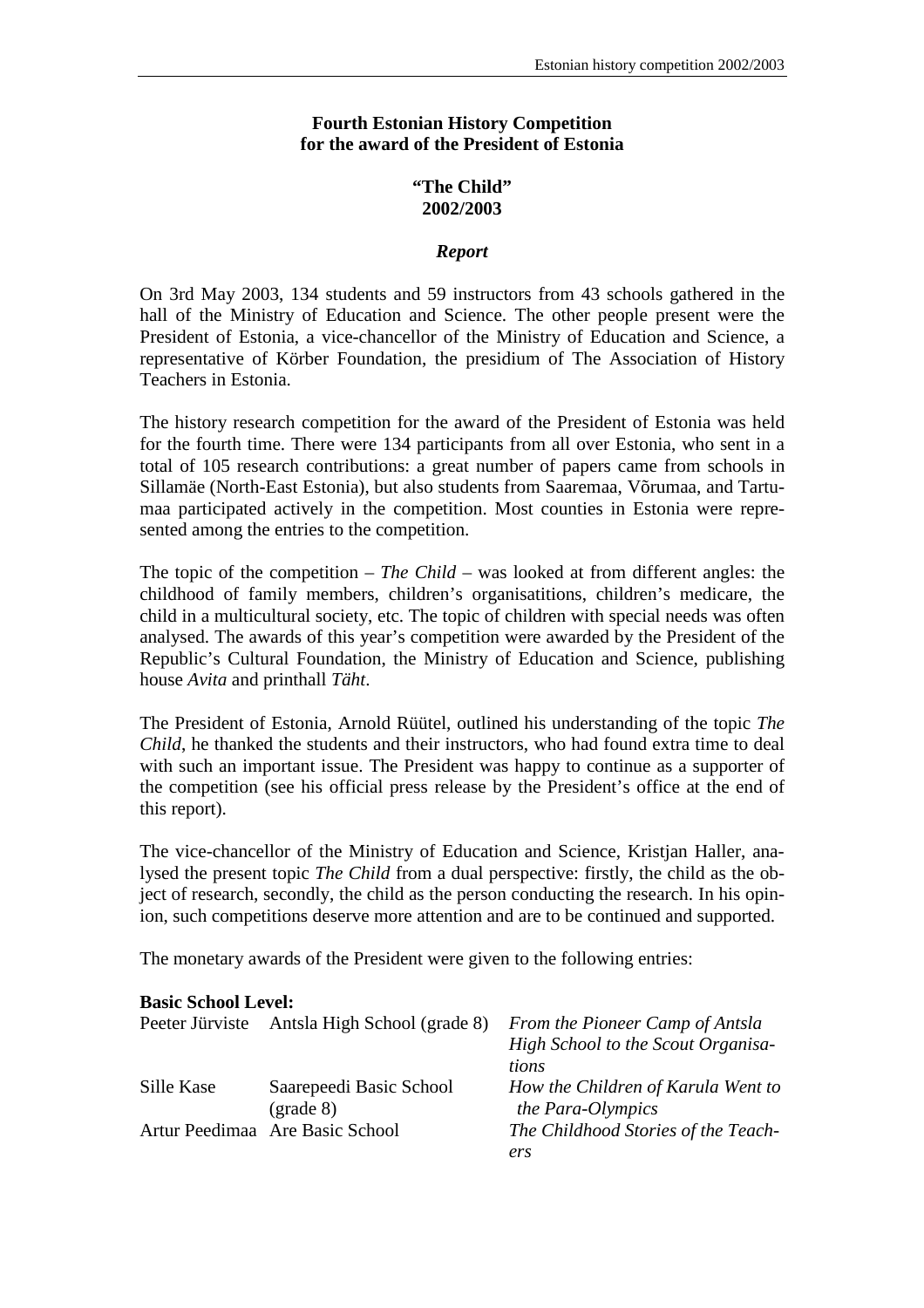# **High School Level**

| Airika Pening                | Paide High School (grade 11)              | The Rehabilitation of a Physically<br>Disabled Child 20 Years Ago and<br>Today                                                     |
|------------------------------|-------------------------------------------|------------------------------------------------------------------------------------------------------------------------------------|
| Mikk Välbe<br>Siim Lillemets | Vastseliina High School<br>$(grade 11)$   | The Youth at Vastseliina                                                                                                           |
| <b>Indrek Must</b>           | Hugo Treffner High School<br>$(grade 11)$ | The Child, the Wilderness, and the<br>Fairytale in the ABC Books and<br>Readers for Grade 1 throughout<br><b>Three Generations</b> |
| Merli Aasmaa                 | Luunja High School (grade<br>11),         | A Book on the Student's Desk                                                                                                       |

There were Special awards given to seven students and book prizes to various schools. Also the tutors were awarded for tutoring and helping the students in their research.

In August 2003, three winners and one instructor will go to Germany to take part in a summer workshop; in October, two winners will go to represent Estonia in an autumn workshop held in Latvia.

Next year another history research competition is organized, it will be announced by the President at the beginning of September. The topic will be particularized and approved in the summer days of the Association of the History Teachers of Estonia.

We thank the supporters of the competition and wish happy holidays to the students and teachers. A happy meeting again in autumn.

> *Tiiu Ojala and Viivi Rohtla* Competition co-ordinators